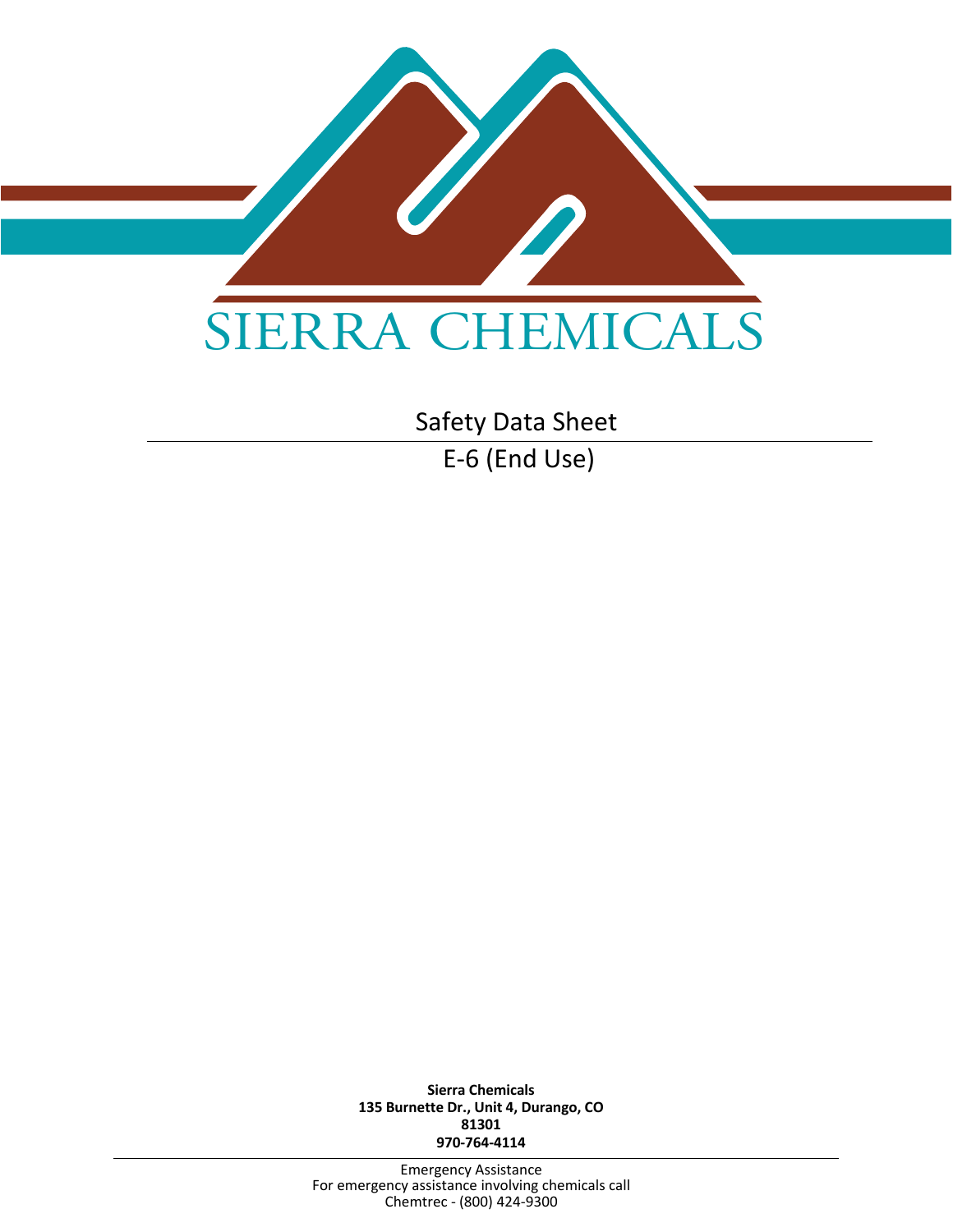

REVISED: 3/04/2020 VERSION: 4

Safety Data Sheet<br>According to Federal Register / Vol. 77, No. 58 / Monday, March 26, 2012 / Rules and Regulations

| SECTION 1: Identification of the substance/mixture and of the company/undertaking |                                                                                               |       |                                          |
|-----------------------------------------------------------------------------------|-----------------------------------------------------------------------------------------------|-------|------------------------------------------|
| 1.1.<br><b>Product identifier</b>                                                 |                                                                                               |       |                                          |
| Product form                                                                      | : Mixture                                                                                     |       |                                          |
| Product name                                                                      | E-6 (End Use)                                                                                 |       |                                          |
| Product code                                                                      | 10135                                                                                         |       |                                          |
| 1.2.                                                                              | Relevant identified uses of the substance or mixture and uses advised against                 |       |                                          |
| Use of the substance/mixture                                                      | : INDUSTRIAL CLEANER                                                                          |       |                                          |
| Use of the substance/mixture                                                      | This SDS represents the product as supplied in the original container(s). Risk may be reduced |       |                                          |
|                                                                                   | through the use of Personal Protective Equipment (PPE) and application of other suitable      |       |                                          |
|                                                                                   | controls as appropriate for your process and application.                                     |       |                                          |
| 1.3.<br>Details of the supplier of the safety data sheet                          |                                                                                               |       |                                          |
| Sierra Chemicals                                                                  |                                                                                               |       |                                          |
| 104 Bison Trail                                                                   |                                                                                               |       |                                          |
| Aztec, NM 87410                                                                   |                                                                                               |       |                                          |
| 505-334-0447                                                                      |                                                                                               |       |                                          |
| 1.4.<br><b>Emergency telephone number</b>                                         |                                                                                               |       |                                          |
| 24 Hour Emergency number                                                          | CHEMTREC 1-800-424-9300                                                                       |       |                                          |
| <b>SECTION 2: Hazards identification</b>                                          |                                                                                               |       |                                          |
|                                                                                   |                                                                                               |       |                                          |
| <b>Classification of the substance or mixture</b><br>2.1.                         |                                                                                               |       |                                          |
| Mild Skin Irrit. 2                                                                | H315                                                                                          |       |                                          |
| Eye Irrit. 2                                                                      | H319                                                                                          |       |                                          |
| Full text of H-phrases: see section 16                                            |                                                                                               |       |                                          |
| <b>Label elements</b><br>2.2.                                                     |                                                                                               |       |                                          |
|                                                                                   |                                                                                               |       |                                          |
| Hazard pictograms (GHS-US)                                                        |                                                                                               |       |                                          |
| Signal word (GHS-US)                                                              | GHS07<br>Warning                                                                              |       |                                          |
| Hazard statements (GHS-US)                                                        | H315 - Causes mild skin irritation                                                            |       |                                          |
|                                                                                   | H319 - Causes eye irritation                                                                  |       |                                          |
| Precautionary statements (GHS-US)                                                 | P262 - Do not get in eyes, avoid skin contact                                                 |       |                                          |
|                                                                                   | P280 - Wear eye protection                                                                    |       |                                          |
|                                                                                   | P321 - Specific treatment (see first aid on label on this label)                              |       |                                          |
|                                                                                   |                                                                                               |       |                                          |
| <b>Other hazards</b><br>2.3.                                                      |                                                                                               |       |                                          |
| No additional information available                                               |                                                                                               |       |                                          |
| 2.4.<br><b>Unknown acute toxicity (GHS-US)</b>                                    |                                                                                               |       |                                          |
| Not applicable                                                                    |                                                                                               |       |                                          |
| <b>SECTION 3: Composition/information on ingredients</b>                          |                                                                                               |       |                                          |
| 3.1.<br><b>Substance</b>                                                          |                                                                                               |       |                                          |
|                                                                                   |                                                                                               |       |                                          |
|                                                                                   |                                                                                               |       |                                          |
| <b>Mixture</b>                                                                    |                                                                                               |       |                                          |
| Not applicable<br>3.2.<br><b>Name</b>                                             | <b>Product identifier</b>                                                                     | $\%$  | <b>Classification (GHS-US)</b>           |
| Organic Salt Compounds                                                            | (CAS No) Proprietary                                                                          | < 0.3 | Acute Tox. 4 (Oral), H302                |
|                                                                                   |                                                                                               |       | Skin Irrit. 2, H315                      |
|                                                                                   |                                                                                               |       | Eye Irrit. 2A, H319                      |
|                                                                                   |                                                                                               |       | STOT SE 3, H335<br>Aquatic Acute 1, H400 |

### Full text of H-phrases: see section 16 **SECTION 4: First aid measures**

### **4.1. Description of first aid measures** First-aid measures general : If exposed or concerned: Flush eyes and rinse skin, get medical advice/attention if needed.<br>First-aid measures after inhalation : If needed, remove the victim into fresh air. Get medical advice

: If needed, remove the victim into fresh air. Get medical advice/attention if you feel unwell.

Surfactant Group (CAS No) Proprietary (CAS No) Proprietary (CAS Noting the COD of the COD of the COD of the CO<br>Skin Irrit. 2, H315

STOT SE 3, H335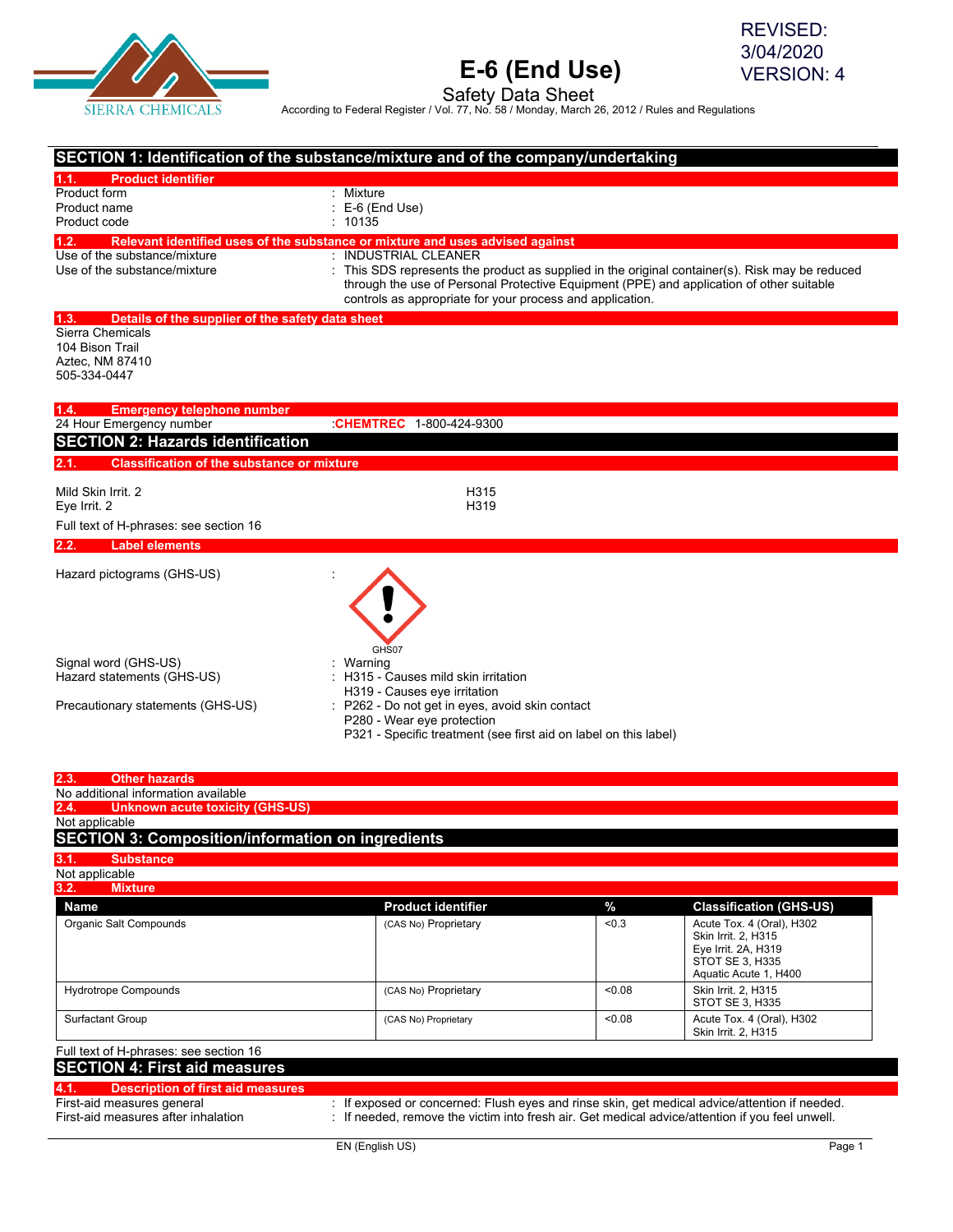| $\sim$ $\sim$ $\sim$<br>Safety Data Sheet                      |                                                              | <b>VERSION: 4</b><br>according to Federal Register / Vol. 77, No. 58 / Monday, March 26, 2012 / Rules and Regulations                                                |
|----------------------------------------------------------------|--------------------------------------------------------------|----------------------------------------------------------------------------------------------------------------------------------------------------------------------|
| First-aid measures after skin contact                          |                                                              | : Rinse contacted area with fresh water until discomfort subsided. Rinse contaminated clothing.                                                                      |
| First-aid measures after eye contact                           |                                                              | Consult a physician if any unusual symptoms persist.<br>: Rinse immediately with plenty of water for 15 minutes. If eye irritation persists: Get medical             |
|                                                                |                                                              | advice/attention.                                                                                                                                                    |
| First-aid measures after ingestion<br>4.2.                     |                                                              | : Do not induce vomiting, drink water for additional dilution. Consult a physician if discomfort persists.                                                           |
| Symptoms/injuries                                              | Most important symptoms and effects, both acute and delayed  | : Not expected to present a significant hazard under anticipated conditions of normal use.                                                                           |
| 4.3.                                                           |                                                              | Indication of any immediate medical attention and special treatment needed                                                                                           |
| No additional information available                            |                                                              |                                                                                                                                                                      |
|                                                                | <b>SECTION 5: Firefighting measures</b>                      |                                                                                                                                                                      |
| <b>Extinguishing media</b><br>5.1.                             |                                                              |                                                                                                                                                                      |
| Suitable extinguishing media<br>Unsuitable extinguishing media |                                                              | : Foam. Dry powder. Carbon dioxide. Water spray. Sand.<br>: No unsuitable extinguishing media known.                                                                 |
| 5.2.<br>No additional information available                    | Special hazards arising from the substance or mixture        |                                                                                                                                                                      |
| 5.3.<br><b>Advice for firefighters</b>                         |                                                              |                                                                                                                                                                      |
| Firefighting instructions                                      |                                                              | : Use water spray or fog for cooling exposed containers. Exercise caution when fighting any<br>chemical fire. Prevent fire-fighting water from entering environment. |
| Protection during firefighting                                 |                                                              | : Do not enter fire area without proper protective equipment, including respiratory protection.                                                                      |
|                                                                | <b>SECTION 6: Accidental release measures</b>                |                                                                                                                                                                      |
| 6.1.                                                           |                                                              | Personal precautions, protective equipment and emergency procedures                                                                                                  |
| Emergency procedures                                           |                                                              | : Only personnel familiar with this SDS should respond, if needed                                                                                                    |
| Protective equipment<br>Emergency procedures                   |                                                              | $:$ Eye and skin protection.<br>: None.                                                                                                                              |
| 6.2.                                                           | <b>Environmental precautions</b>                             |                                                                                                                                                                      |
|                                                                |                                                              | Avoid direct discharge of significant quantities of E-6 End Use into public waterways.                                                                               |
| 6.3.<br>Methods for cleaning up                                | Methods and material for containment and cleaning up         | : Avoid direct discharge of significant quantities of E-6 (End Use) into public waterways.                                                                           |
| 6.4.                                                           | <b>Reference to other sections</b>                           |                                                                                                                                                                      |
| No additional information available                            |                                                              |                                                                                                                                                                      |
|                                                                | <b>SECTION 7: Handling and storage</b>                       |                                                                                                                                                                      |
|                                                                | <b>Precautions for safe handling</b>                         |                                                                                                                                                                      |
| Precautions for safe handling                                  |                                                              | : Avoid skin and eye contact by wearing appropriate PPE. Flush eyes with water for 15 minutes.<br>Rinse areas of skin contact with water if discomfort observed.     |
|                                                                | Conditions for safe storage, including any incompatibilities |                                                                                                                                                                      |
| Technical measures                                             |                                                              | : Does not require any specific or particular technical measures.                                                                                                    |
| Storage conditions<br>Incompatible products                    |                                                              | : Keep container closed when not in use. keep from freezing.<br>: Acids; strong oxidizing agents.                                                                    |
| <b>Specific end use(s)</b><br>7.3.                             |                                                              |                                                                                                                                                                      |
| No additional information available                            |                                                              |                                                                                                                                                                      |
|                                                                | <b>SECTION 8: Exposure controls/personal protection</b>      |                                                                                                                                                                      |
| 8.1.<br><b>Control parameters</b>                              |                                                              |                                                                                                                                                                      |
| E-6 (2009)                                                     |                                                              |                                                                                                                                                                      |
| <b>ACGIH</b>                                                   | Not applicable                                               |                                                                                                                                                                      |
| <b>OSHA</b>                                                    | Not applicable                                               |                                                                                                                                                                      |
| <b>SURFACTANT GROUP</b>                                        |                                                              |                                                                                                                                                                      |
| <b>ACGIH</b>                                                   | Not applicable                                               |                                                                                                                                                                      |
| <b>OSHA</b>                                                    | Not applicable                                               |                                                                                                                                                                      |
| <b>Organic Salt Compounds</b>                                  |                                                              |                                                                                                                                                                      |
| <b>ACGIH</b>                                                   | Not applicable                                               |                                                                                                                                                                      |
| <b>OSHA</b>                                                    | Not applicable                                               |                                                                                                                                                                      |
| <b>Hydrotrope Compounds</b>                                    |                                                              |                                                                                                                                                                      |
| <b>ACGIH</b>                                                   | Not applicable                                               |                                                                                                                                                                      |
| <b>OSHA</b>                                                    | Not applicable                                               |                                                                                                                                                                      |

**8.2. Exposure controls**

: Ensure good ventilation of the work station.

REVISED: 3/04/2020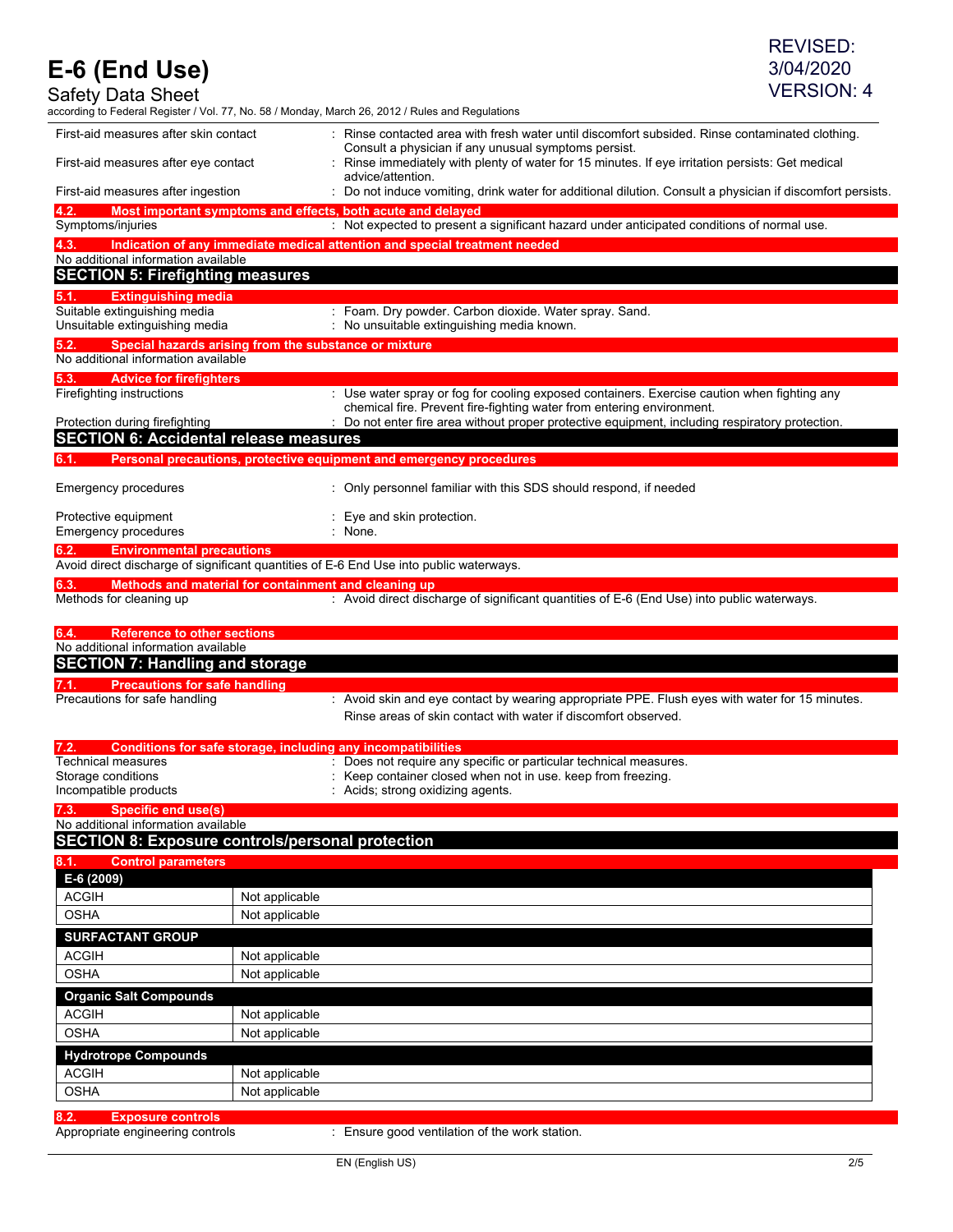Safety Data Sheet

according to Federal Register / Vol. 77, No. 58 / Monday, March 26, 2012 / Rules and Regulations



Environmental exposure controls : Avoid direct release of high quantities to public waterways

| <b>SECTION 9: Physical and chemical properties</b>                                        |                                   |
|-------------------------------------------------------------------------------------------|-----------------------------------|
| 9.1.<br>Information on basic physical and chemical properties                             |                                   |
| Physical state                                                                            | : Liquid                          |
| Appearance                                                                                | : clear. slightly viscous.        |
| Color                                                                                     | pale yellow                       |
| Odor                                                                                      | mild "No fragrance added" :       |
| Odor threshold                                                                            | No data available                 |
| Physical appearance in use                                                                | : Foaming                         |
| pH solution                                                                               | 8 - 9 (1:64 end use dilution)     |
| Relative evaporation rate (butyl acetate=1)                                               | No data available                 |
| Melting point                                                                             | No data available                 |
| Freezing point                                                                            | No data available                 |
| Boiling point                                                                             | No data available                 |
| Flash point                                                                               | > 94 °C or >201°F Tag closed cup. |
| Auto-ignition temperature                                                                 | No data available                 |
| Decomposition temperature                                                                 | No data available                 |
| Flammability (solid, gas)                                                                 | No data available                 |
| Vapor pressure                                                                            | No data available                 |
| Relative vapor density at 20 °C                                                           | No data available                 |
| Relative density                                                                          | No data available                 |
| Specific gravity / density                                                                | 1.052 kg/l                        |
| Solubility                                                                                | Soluble in water.                 |
|                                                                                           | Water: 100 %                      |
| Log Pow                                                                                   | : No data available               |
| Log Kow                                                                                   | No data available                 |
| Viscosity, kinematic                                                                      | No data available                 |
| Viscosity, dynamic                                                                        | No data available                 |
| <b>Explosive properties</b>                                                               | No data available                 |
| Oxidizing properties                                                                      | No data available                 |
| <b>Explosion limits</b>                                                                   | No data available                 |
| 9.2.<br><b>Other information</b>                                                          |                                   |
| No additional information available                                                       |                                   |
| <b>SECTION 10: Stability and reactivity</b>                                               |                                   |
| <b>Reactivity</b><br>10.1.                                                                |                                   |
| No additional information available                                                       |                                   |
| 10.2.<br><b>Chemical stability</b>                                                        |                                   |
| No additional information available                                                       |                                   |
| 10.3.<br><b>Possibility of hazardous reactions</b><br>No additional information available |                                   |
| <b>Conditions to avoid</b><br>10.4.                                                       |                                   |
| Extremely high or low temperatures.                                                       |                                   |
| 10.5.<br><b>Incompatible materials</b>                                                    |                                   |
| Strong acids. Oxidizing agent.                                                            |                                   |
| 10.6.<br><b>Hazardous decomposition products</b>                                          |                                   |
| Thermal decomposition generates : oxides of carbon and nitrogen.                          |                                   |
| <b>SECTION 11: Toxicological information</b>                                              |                                   |
| Information on toxicological effects<br>11.1.                                             |                                   |
| Acute toxicity                                                                            | : Not classified                  |

REVISED: 3/04/2020 VERSION: 4

Personal protective equipment : Protective clothing. Protective goggles. Gloves.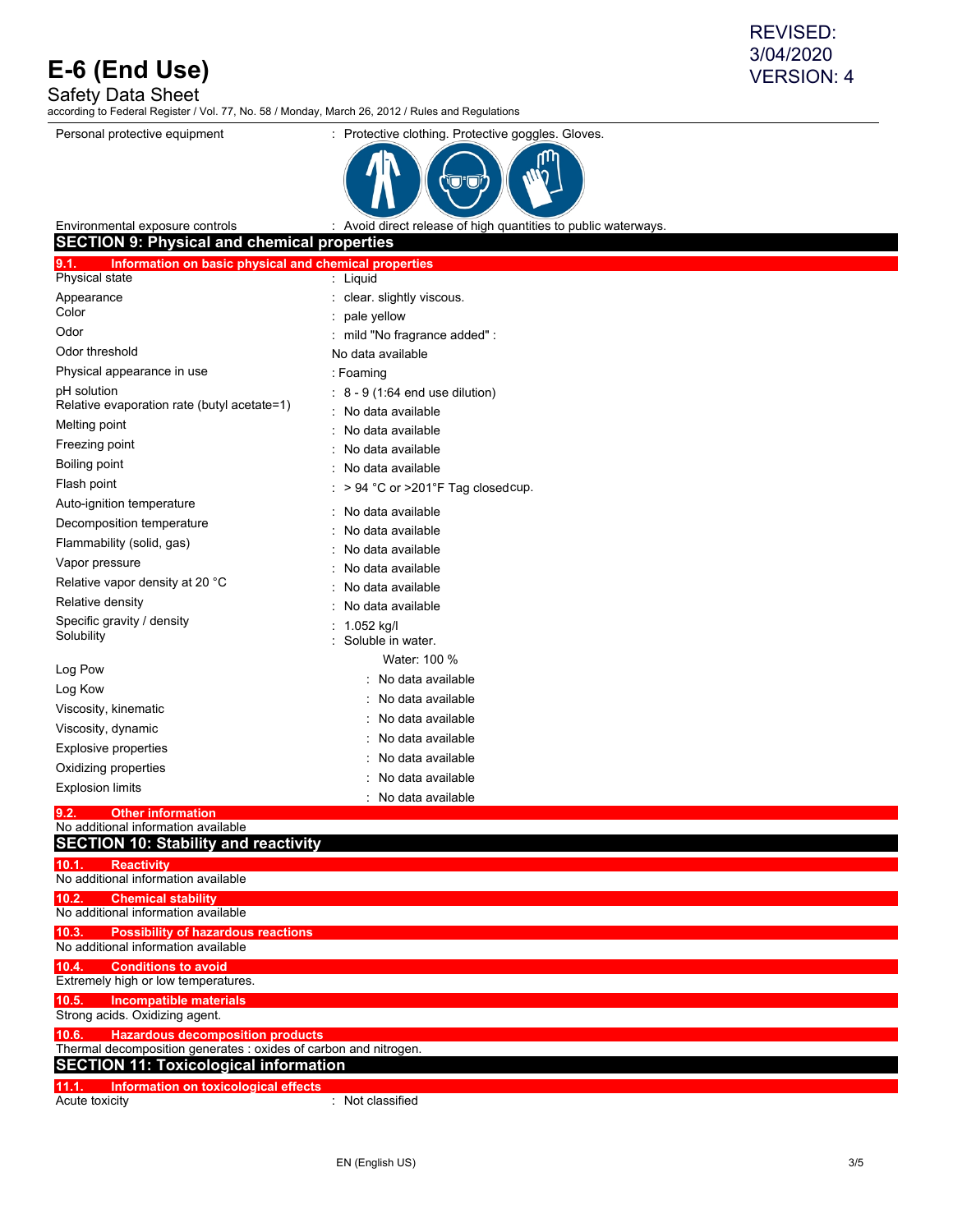Safety Data Sheet

according to Federal Register / Vol. 77, No. 58 / Monday, March 26, 2012 / Rules and Regulations

| E-6                                                   |                                                                                     |
|-------------------------------------------------------|-------------------------------------------------------------------------------------|
| LD50 dermal rabbit                                    | $>$ 2000 mg/kg (Rabbit)                                                             |
| ATE US (oral)                                         | >5000 mg/kg body weight                                                             |
| $E-6$                                                 |                                                                                     |
| LD50 oral rat                                         | >5000 mg/kg (Rat)                                                                   |
| ATE US (oral)                                         | >5000 mg/kg body weight                                                             |
| Skin irritation                                       | Causes mild skin irritation.<br>pH: 8 - 9                                           |
| Eye irritation                                        | Causes eye irritation.<br>pH: 8 - 9                                                 |
| Respiratory or skin sensitization                     | Not classified<br>٠                                                                 |
| Germ cell mutagenicity                                | Not classified<br>٠                                                                 |
| Carcinogenicity                                       | No component of this product is listed in IARC, NTP, ACGI and OSHA as a Carcinogen. |
| Reproductive toxicity                                 | : Not classified                                                                    |
| Specific target organ toxicity (single exposure)      | Not classified                                                                      |
| Specific target organ toxicity (repeated<br>exposure) | : Not classified                                                                    |
| Aspiration hazard                                     | Not classified                                                                      |
| <b>SECTION 12: Ecological information</b>             |                                                                                     |
| 12.1.<br><b>Toxicity</b>                              |                                                                                     |

| E-6                     |                  |
|-------------------------|------------------|
| LC50 fish 1             | >100 mg/l (LC50) |
| EC50 Daphnia 1          | >100 mg/l (EC50) |
| Threshold limit algae 1 | >100 mg/l (EC50) |

| 12.2.<br><b>Persistence and degradability</b>                                                        |               |
|------------------------------------------------------------------------------------------------------|---------------|
| E-6                                                                                                  |               |
| Readily biodegradable in water, in accordance with OECD difinition.<br>Persistence and degradability |               |
| 12.3.<br><b>Bioaccumulative potential</b>                                                            |               |
| E-6                                                                                                  |               |
| Bioaccumulative potential                                                                            | $BCF < 100$ . |
| 12.4.<br><b>Mobility in soil</b>                                                                     |               |

No additional information available

| 12.5. | <b>Other adverse effects</b>               |                                                      |
|-------|--------------------------------------------|------------------------------------------------------|
|       | Effect on ozone layer                      | $:$ Not applicable                                   |
|       | Effect on the global warming               | : No known ecological damage caused by this product. |
|       | <b>SECTION 13: Disposal considerations</b> |                                                      |
| 13.1. | Waste treatment methods                    |                                                      |
|       | No additional information available        |                                                      |
|       | <b>SECTION 14: Transport information</b>   |                                                      |
|       | In accordance with DOT                     |                                                      |

Not regulated for transport

EN (English US) 4/5